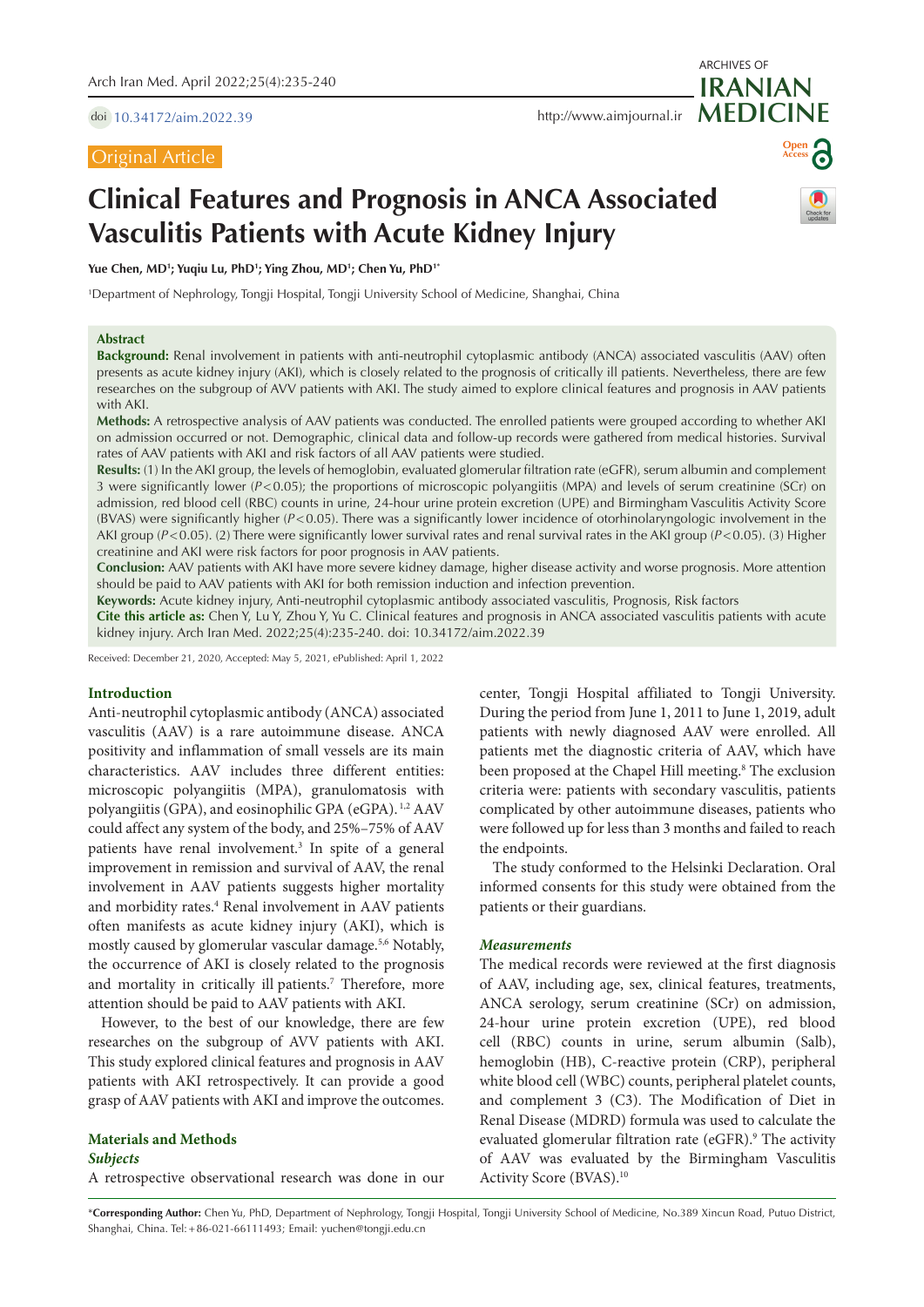# *Treatment Schemes*

The initial immunosuppressive therapy included steroids alone (prednisone), and steroids plus immunosuppressants (such as cyclophosphamide, methotrexate and leflunomide). The initial oral dose of prednisone was 0.6–1 mg/(kg/d). The dose of prednisone was gradually reduced after 4–6 weeks, and then it decreased to 10 mg/d after 12 weeks. Some patients were given methylprednisolone (0.5–1.0 g/d) intravenously for 3 days, and then prednisone orally. The dose of cyclophosphamide (CTX) was 0.6–0.8 g/ m2 . Following administration of CTX for 6–8 months, mycophenolate mofetil or thiazolpurine were used to maintain clinical remission. According to the guidelines (11), plasma exchange was administered to patients with severe AKI requiring dialysis at onset, patients with diffuse alveolar hemorrhage, and patients diagnosed with antiglomerular basement membrane (GBM) antibody disease.

# *Groups*

The definition of AKI was: SCr increased by 26.5 μmol/L in 48 hours; or urine output less than 0.5 mL (kg/h) for 6 hours; or SCr increased by 50% higher than baseline, with the increase occurring in 7 days.<sup>11</sup>AKI was staged based on the severity of SCr on admission according to KDIGO guidelines.<sup>11</sup> In this study, the lowest value of SCr in the past 3 months or in 3 months after admission was selected as the baseline value of SCr, which could not be identified in 7 days before admission. The enrolled patients were grouped according to whether AKI on admission occurred or not, forming the AKI group and non- AKI group, respectively.

# *Clinical Outcomes*

The endpoint was defined as all-cause death or end-stage renal disease (ESRD). ESRD was defined as maintenance dialysis (duration of dialysis≥3months). The followup started from the definite diagnosis of AAV. The end time of follow-up was October 31, 2019 or the endpoint happening. The follow-up data included survival status, ANCA level, SCr, UPE, Salb and need for dialysis.

# *Statistical Methods*

The SPSS statistical software (v22.0, Chicago, IL, USA) was used to perform all statistical analyses. Normally distributed numerical variables were expressed in mean±standard deviation (SD) and analyzed by the independent *t* test; non-normally distributed data was expressed in median with interquartile range (IQR) and analyzed by the non-parametric Mann-Whitney U test. Normality assumption was assessed by the Shapiro-Wilk test. Before the independent t test, homogeneity of variance was tested. Categorical variables were expressed in numbers (percentages) and analyzed by the chi-square test or Fisher's exact probability. Kaplan-Meier methods were used to calculate the survival rates, the difference of which was compared by the log-rank test. We tested the proportional hazards hypothesis with the Schoenfeld partial residual method for continuous variables and with the log minus log method for categorical variables. After the proportional hazard assumption was confirmed, the risk factors were determined using COX regression analysis. Firstly, univariate COX analysis was conducted to identify variables. Subsequently, variables with *P* value<0.10 were selected and entered into multivariate analysis. Hazard ratio (HR) and 95% confidence intervals (CIs) were calculated for endpoint events. If the predictive index was a numerical variable, we plotted the receiver operating characteristic (ROC) curve and calculated the area under the ROC curve (AUC). The point closest to the upper left corner of the ROC curve was the cut-off value. For *P* values less than 0.05, the difference was considered to be significant statistically.

# **Results**

# *Basic Information*

In total, 85 patients were newly diagnosed with AAV. Among them, one case was secondary to rheumatoid arthritis, and 13 patients were followed up for less than three months and failed to reach the endpoint. The 71 patients enrolled in this study consisted of 38 males and 33 females. The age ranged from 33 to 92 years. The average age was 69.8. And 60 patients (84.5%) were elderly ( $\geq 60$ years). ANCA serology was positive in all patients; 65 patients (91.5%) were myeloperoxidase (MPO)-ANCA single-positive, 5 (7.0%) were proteinase 3 (PR3)-ANCA single-positive, and 1 (1.4%) was MPO and PR3-ANCA double-positive. According to the vasculitis disease classification, 64 patients (90.1%) were diagnosed as MPA, whereas 7 (9.9%) as GPA. Forty patients (56.3%) suffered from AKI on admission. The numbers of patients with AKI stage 1–3 was 15, 7 and 18, respectively. Twentyfive (80.6%) of 31 patients without AKI had proteinuria, hematuria or renal insufficiency.

# *Comparison of Baseline Characteristics and Prognosis in Two Groups*

# *Baseline Clinical Characteristics*

Compared with the non-AKI group, the levels of HB, eGFR, Salb and C3 in the AKI group were significantly lower  $(P<0.05)$ , while the proportions of MPA, SCr on admission, RBC counts in urine, UPE and BVAS in the AKI group were significantly higher (*P*<0.05). Between the groups, there were no differences in age, sex, the proportion of the elderly, peripheral WBC counts, neutrophil ratio, CRP and the proportion of increased RF (*P*>0.05) ([Table](#page-2-0) 1).

# *Extrarenal Involvement*

As shown in [Table](#page-2-1) 2, AAV patients in the AKI group had a significantly lower incidence of otorhinolaryngologic involvement (*P*<0.05). No significant intergroup differences were observed in terms of the incidence of non-specific manifestations, skin manifestations, respiratory system, cardiovascular system and nervous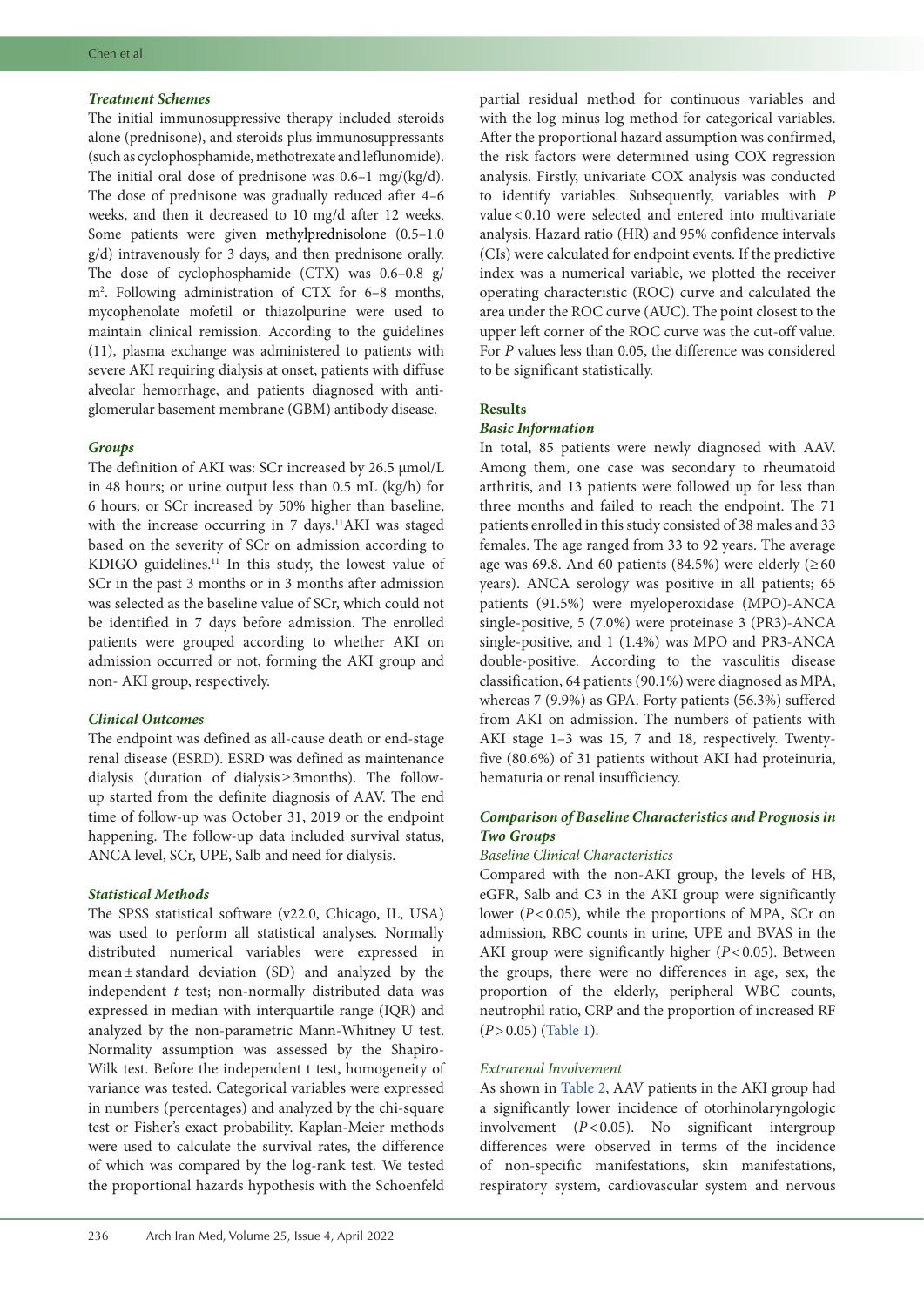<span id="page-2-0"></span>

| Table 1. Clinical Features of AAV Patients in Two Groups |
|----------------------------------------------------------|
|----------------------------------------------------------|

| <b>Variables</b>                                            | <b>Total</b>        | <b>AKI Group</b>    | <b>Non-AKI Group</b> | $P$ Value <sup>a</sup> |
|-------------------------------------------------------------|---------------------|---------------------|----------------------|------------------------|
| Patient number, $n$ (%)                                     | 71 (100)            | 40(56.3)            | 31 (43.7)            |                        |
| Age (years)                                                 | $69.8 \pm 1.3$      | $70.5\pm9.0$        | $68.9 \pm 13.6$      | 0.554                  |
| Age $\geq 60$ years, n (%)                                  | 60 (84.5)           | 36 (90.0)           | 24(77.4)             | 0.146                  |
| Male, $n$ (%)                                               | 38 (53.5)           | 23(57.5)            | 15(48.4)             | 0.445                  |
| Clinical classifications                                    |                     |                     |                      | 0.038                  |
| MPA, $n$ $\left(\frac{9}{6}\right)$                         | 64 (90.1)           | 39(97.5)            | 25 (80.6)            |                        |
| GPA, $n$ $\left(\frac{9}{6}\right)$                         | 7(9.9)              | 1(2.5)              | 6(19.4)              |                        |
| Anti-GBM positive, n (%)                                    | 2(2.8)              | 2(5)                | 0(0)                 |                        |
| Median peripheral WBC counts (x 10 <sup>9</sup> /L, IQR)    | $9.1(6.5 - 12.7)$   | $9.3(6.5 - 11.5)$   | $8.4(6.8-13.9)$      | 0.931                  |
| HB(g/L)                                                     | $99.2 \pm 2.4$      | $91.1 \pm 17.8$     | $109.7 \pm 18.2$     | < 0.001                |
| Median neutrophil ratios (%, IQR)                           | 76.9 (69.9-84.2)    | $77.5(71.4 - 85.3)$ | $75.9(65.1 - 83.6)$  | 0.151                  |
| Median serum CRP (mg/L, IQR)                                | $53.5(7.0 - 103.0)$ | 55.8 (11.4-102.0)   | 53.5 (5.0-109.9)     | 0.558                  |
| Median SCr on admission (µmol/L, IOR)                       | 147.0 (76.0-375.0)  | 292.0 (159.5-519.5) | 75.0 (65.0-84.0)     | < 0.001                |
| Median eGFR on admission (mL/min·1.73 m <sup>2</sup> , IQR) | $35.8(10.8 - 82.5)$ | $17.5(8.3 - 31.3)$  | 86.0 (70.3-96.5)     | < 0.001                |
| Salb $(g/L)$                                                | $29.4 \pm 0.7$      | $27.9 \pm 5.2$      | $31.3 \pm 5.9$       | 0.013                  |
| Median RBC counts in urine (/µL, IQR)                       | $58(6-342)$         | 249 (54-803)        | $5(0-30)$            | < 0.001                |
| Median UPE (g, IQR)                                         | $0.9(0.3-2.0)$      | $1.6(0.7-3.9)$      | $0.3(0.1-0.6)$       | < 0.001                |
| <b>BVAS</b>                                                 | $18.6 \pm 0.7$      | $20.4 \pm 4.3$      | $16.3 \pm 6.4$       | 0.002                  |
| $C3$ (g/L)                                                  | $1.0 \pm 0.0$       | $1.0 \pm 0.2$       | $1.1 \pm 0.3$        | 0.047                  |
| Increased RF, $n$ (%)                                       | 28 (39.4)           | 17(42.5)            | 11(35.5)             | 0.549                  |
| Renal involvement, n (%)                                    | 65 (91.5)           | 40 (100.0)          | 25(80.6)             |                        |

AKI, acute kidney injury; GPA, granulomatosis with polyangiitis; MPA, microscopic polyangiitis; GBM, glomerular basement membrane; WBC, white blood cells; HB, hemoglobin; CRP, C-reactive protein; SCr, serum creatinine; eGFR, estimated glomerular filtration rate; Salb, serum albumin; RBC, red blood cell; UPE, 24h urine protein excretion; BVAS, Birmingham Vasculitis Activity Score; C3, Complement 3; RF, rheumatoid factor.

a Comparison between the two groups: t-test for continuous variables (age, HB, Salb, BVAS and C3); Chi-square test or Fisher exact probability for variables ( age≥60 years, male, clinical classifications, and increased RF); Mann-Whitney U test for variables (peripheral WBC counts, neutrophil ratios, serum CRP, SCr on admission, eGFR on admission, UPE, RBC counts in urine).

#### <span id="page-2-1"></span>**Table 2.** Extrarenal Involvement of AAV Patients in the Two Groups

| <b>Extrarenal Involvement</b>        | <b>AKI Group</b> | Non-AKI<br>Group | P Value <sup>a</sup> |
|--------------------------------------|------------------|------------------|----------------------|
| Non-specific manifestations, $n$ (%) | 28 (70.0)        | 27(87.1)         | 0.087                |
| Skin, $n$ $\left(\frac{9}{6}\right)$ | 1(2.5)           | 5(16.1)          | 0.079                |
| Otorhinolaryngologic, n (%)          | 4(10.0)          | 9(29.0)          | 0.040                |
| Respiratory system, $n$ (%)          | 39 (97.5)        | 29 (93.5)        | 0.577                |
| Cardiovascular system, n (%)         | 7(17.5)          | 3(9.7)           | 0.551                |
| Nervous system, $n$ (%)              | 3(7.5)           | 4(12.9)          | 0.691                |
| Digestive system, $n$ (%)            | 2(2.5)           | 0(0)             |                      |

AKI, acute kidney injury.

a Comparison between two groups by using chi-square test or Fisher exact probability.

system involvement. In the AKI group, two patients had digestive involvement, including acute pancreatitis and abdominal pain of unknown causes.

### *Initial Treatment Schemes*

As shown in [Table](#page-2-2) 3, there was a significantly higher proportion of treatment with steroids plus immunosuppressants in the AKI group. Seven patients in the AKI group received plasma exchange, compared to none in the non-AKI group. The proportion of treatment with steroids alone was similar between the two groups [\(Table](#page-2-2) 3).

<span id="page-2-2"></span>**Table 3.** Treatment of AAV Patients in the Two Groups

| <b>Treatment Schemes</b>                     | <b>AKI Group</b> | Non-AKI Group | P Value <sup>a</sup> |
|----------------------------------------------|------------------|---------------|----------------------|
| Steroids alone, $n$ (%)                      | 2(5.0)           | 7(22.6)       | 0.065                |
| Steroids plus<br>immunosuppressants, $n$ (%) | 36(90.0)         | 21(67.7)      | 0.019                |
| Plasma exchange, $n$ (%)                     | 7(17.5)          | 0(0)          |                      |

AKI, acute kidney injury.

a Comparison between the two groups by Fisher exact probability.

#### *Prognosis*

The follow-up period was 1–70 months. [Table](#page-3-0) 4 presents the endpoint events during the follow-up period. In the AKI group, the incidence of endpoints, death or ESRD was significantly higher (*P*<0.05) [\(Table](#page-3-0) 4). The death causes in the AKI group included pulmonary infectious disease (11, 68.8%), cerebrovascular events (2, 12.5%), sudden cardiac death (2, 12.5%) and relapse of vasculitis (1, 6.2%). As shown in [Figure](#page-3-1) 1, there were significantly lower survival rates of patients and renal survival rates in the AKI group  $(P<0.05)$ .

# *Cox Regression Analysis for Risk Factors of Endpoints in AAV Patients*

The variables in the univariate COX analysis included age, sex, BVAS, with AKI, HB, peripheral WBC counts, neutrophil ratios, serum CRP, Salb, SCr on admission, C3,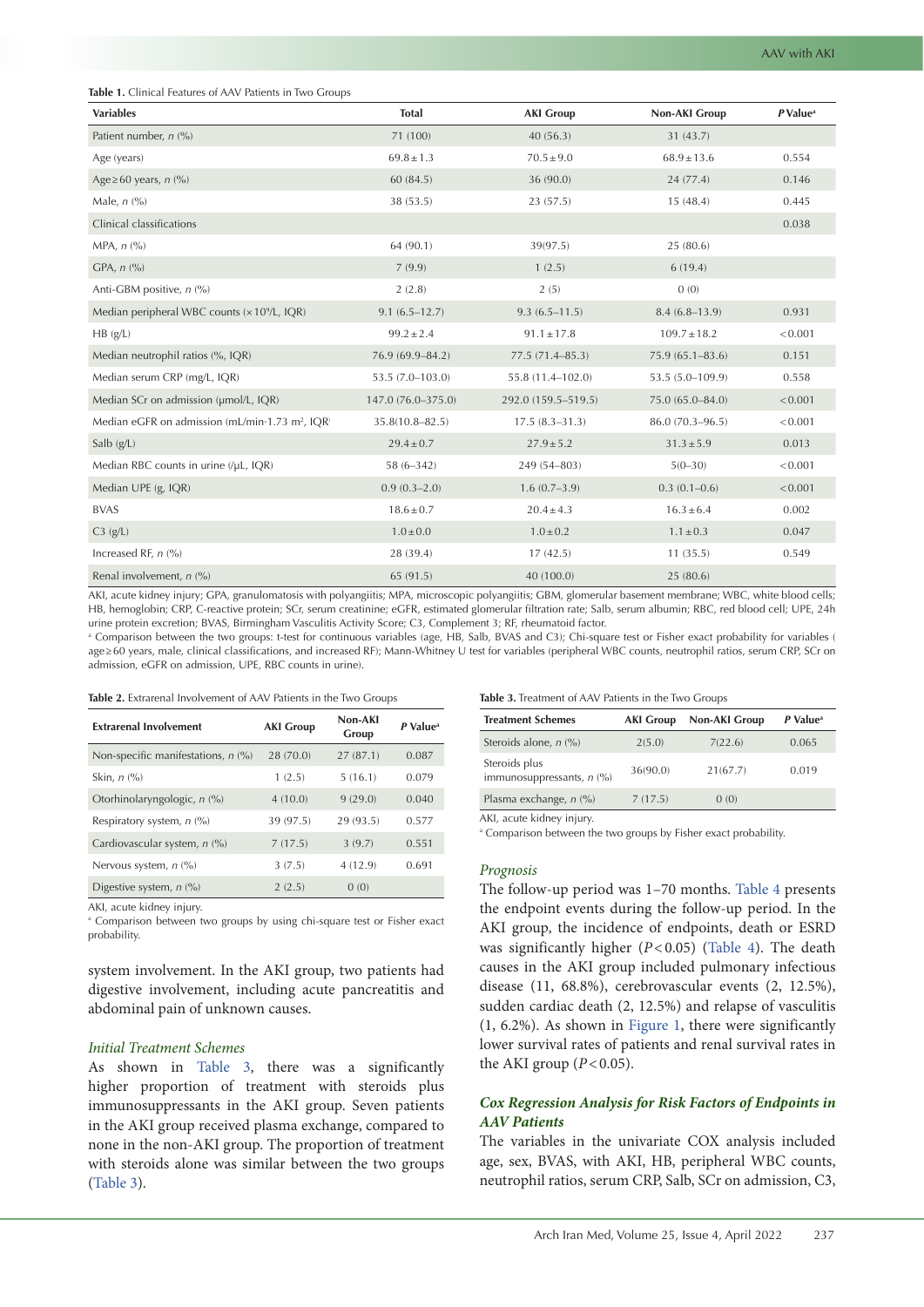C4, RF, ESR, UPE and hematuria. Age, SCr on admission, with AKI, BVAS, HB, neutrophil ratios, C3 and hematuria were related to the endpoints. Finally, higher SCr on admission and AKI were determined as independent risk factors for endpoints in AAV patients [\(Table](#page-3-2) 5). Furthermore, the ROC curve was constructed for SCr on admission ([Figure](#page-3-3) 2). The AUC of SCr on admission was 0.895 (95% CI: 0.817–0.973), and the threshold of SCr on admission was 192 μmol/L. Moreover, the sensitivity and specificity to predict endpoints were 80.8% (95%

### <span id="page-3-0"></span>**Table 4.** Prognosis of AAV Patients in the Two Groups

|                                           | <b>AKI Group</b> | <b>Non-AKI Group</b> | P Value <sup>a</sup> |
|-------------------------------------------|------------------|----------------------|----------------------|
| Median time of follow-up<br>(months, IQR) | $7(3-24)$        | $19(4 - 24)$         | 0.30                 |
| Endpoints, $n$ $\left(\frac{9}{6}\right)$ | 24(60.0)         | 2(6.5)               | < 0.001              |
| Death, $n$ $\left(\frac{9}{6}\right)$     | 16(40.0)         | 1(3.2)               | < 0.001              |
| End-stage renal disease, $n$ (%)          | 8(20.0)          | 1(3.2)               | 0.035                |

AKI, acute kidney injury; IQR, interquartile range.

a Fisher exact probability for variables (the incidences of endpoints, death or end-stage renal disease); Mann-Whitney U test for the variable (time of follow-up).

CI: 0.600–0.927) and 84.4% (95% CI: 0.699–0.930), respectively.

### **Discussion**

This single-center study presented the comprehensive clinical information of AAV patients with AKI over an 8-year period in an economically developed city, which has

<span id="page-3-3"></span>

<span id="page-3-1"></span>**Figure 2.** Receiver Operating Characteristic Curve for SCr on Admission in AAV Patients.



**Figure 1.** Survival Analyses of AAV Patients in Two Groups. **(A)** survival rates of patients; (**B)** renal survival rates. Kaplan-Meier method and the log-rank test were used to compare survival curves.

<span id="page-3-2"></span>

|  |  | Table 5. Risk Factors for Endpoints in AAV Patients by COX Analysis |
|--|--|---------------------------------------------------------------------|
|--|--|---------------------------------------------------------------------|

|                           | <b>Univariate Analysis</b> |       |                    | <b>Multivariable Analysis</b> |       |                    |
|---------------------------|----------------------------|-------|--------------------|-------------------------------|-------|--------------------|
|                           | P Value                    | HR    | 95% CI             | P Value                       | HR    | 95% CI             |
| SCr on admission (µmol/L) | 0.000                      | 1.003 | $(1.002 - 1.004)$  | 0.002                         | 1.002 | $(1.001 - 1.004)$  |
| With AKI                  | 0.003                      | 9.319 | $(2.189 - 39.685)$ | 0.045                         | 5.879 | $(1.184 - 24.828)$ |
| Age (years)               | 0.026                      | 1.048 | $(1.005 - 1.091)$  |                               |       |                    |
| <b>BVAS</b>               | 0.026                      | 1.081 | $(1.009 - 1.158)$  |                               |       |                    |
| HB(g/L)                   | 0.011                      | 0.970 | $(0.948 - 0.993)$  |                               |       |                    |
| Neutrophil ratios (%)     | 0.013                      | 1.056 | $(1.012 - 1.103)$  |                               |       |                    |
| C3(g/L)                   | 0.008                      | 0.119 | $(0.025 - 0.577)$  |                               |       |                    |
| Hematuria                 | 0.064                      | 3.924 | $(0.922 - 16.695)$ |                               |       |                    |

CI, confidence interval; HR, hazard ratio; SCr, Serum creatinine; AKI, acute kidney injury; BVAS, Birmingham Vasculitis Activity Score; HB, hemoglobin; C3, Complement 3.

COX analysis was used to determine risk factors.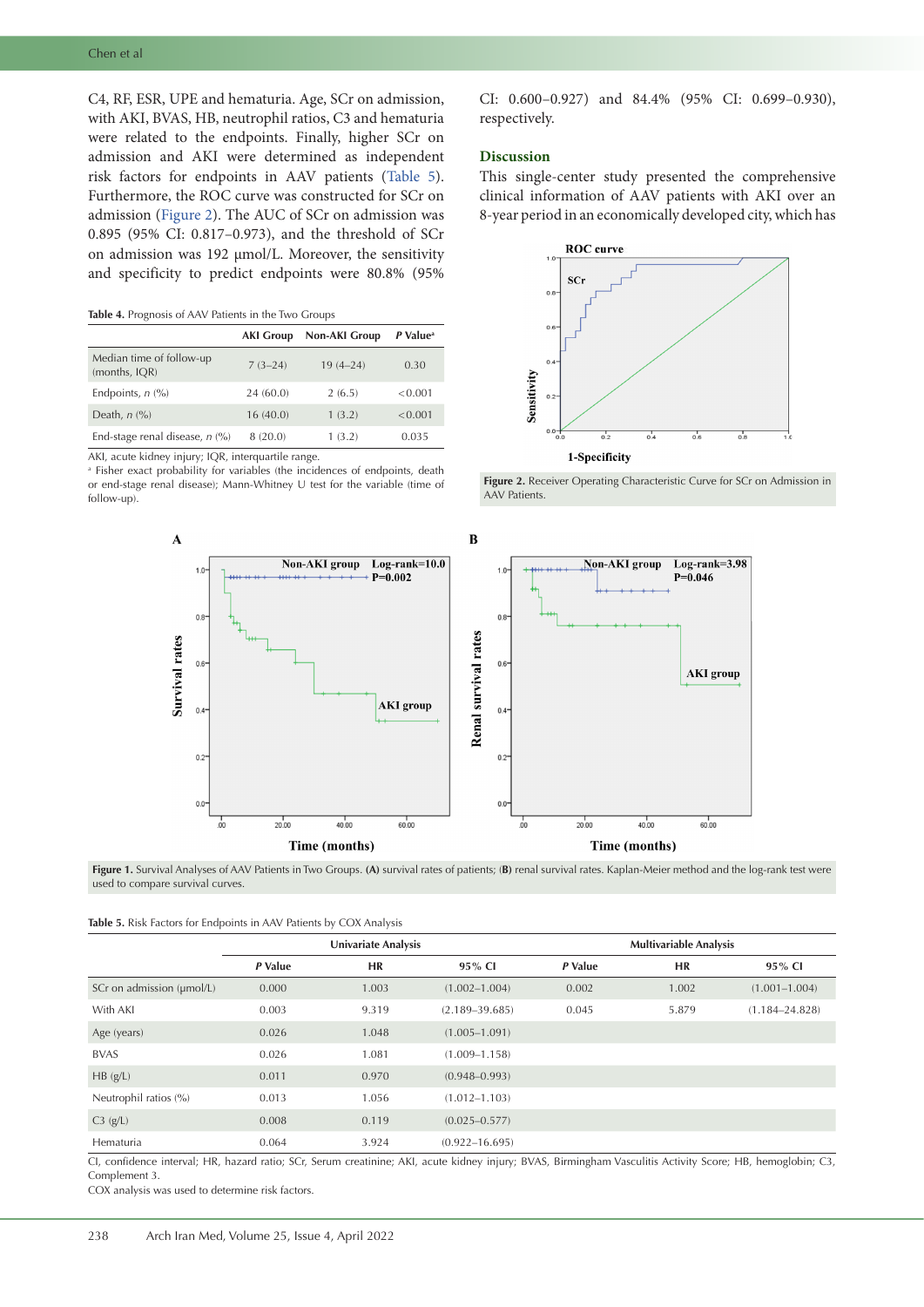the highest rate of aging in China. Moreover, the possible risk factors of poor prognosis were analyzed in the cohort of all AAV patients. This current study demonstrated that AAV patients with AKI had more severe kidney damage, higher disease activity and worse prognosis. Furthermore, this study suggested that higher SCr on admission and AKI were the risk factors for endpoints among AAV patients.

AAV is one of common causes of secondary kidney diseases in the elderly. Our previous study on elderly patients undergoing renal biopsy found that AAV was the most common cause of secondary kidney diseases.<sup>12</sup> AAV patients in this study had an average age of nearly 70, and 84.5% of them were elderly. Previous studies reported that GPA was most common in Europe, while MPA was dominant in Asia.2 The present study demonstrated that, among different subtypes of AAV, MPA accounted for 90.1%, which was close to the rate of 90.5% that was reported by another single-center study in China.<sup>8</sup> AAV patients with renal involvement present with proteinuria, hematuria and renal dysfunction to varying degrees. Previous studies suggested that renal function at onset was related to the risk of ESRD and death in AAV patients.13 Furthermore, renal dysfunction in AAV patients is often manifested as AKI. Therefore, it has an important clinical significance in studying the subgroup of AAV patients with AKI.

The current study demonstrated that AAV patients with AKI had lower levels of HB and Salb, which might be caused by the reduction of erythropoietin, insufficient intake of nutrients and inflammatory conditions. Notably, AAV patients with AKI had lower levels of C3, which was caused by large consumption of C3 due to complement activation. Moreover, clearance of immune complex is weakened after large consumption of C3, which aggravates the kidney injury.3 This study also found that AAV patients with AKI had more urine protein excretion, more severe hematuria and higher disease activity. This finding suggests that AAV patients with AKI are susceptible to more serious kidney damage and disease activity.

The current study suggests that AAV patients with AKI have a lower incidence of otorhinolaryngologic involvement. Therefore, it may be suggested that AAV patients with otorhinolaryngologic involvement might have milder kidney injury. Recent evidence demonstrated that otorhinolaryngologic involvement is significantly related with lower levels of mortality in patients with GPA and eGPA.14 Also, "no otorhinolaryngologic involvement" is a scoring criterion in the Five Factor Score of the prognostic assessment scale for AAV patients, which was associated with poor prognosis of AAV patients.15

Previous research showed that the leading cause of death in AAV patients was infections, among which pneumonia was the most common. In addition, severe infections often occurred within half a year of diagnosis.16,17 Likewise, our study found that 70.6% of deaths were due to pulmonary infections in AAV patients, and 75.0% of deaths from pulmonary infection occurred within half a year of diagnosis. Notably, this study demonstrated that more AAV patients with AKI need to be treated with steroids and immunosuppressants. Furthermore, the probability of infectious diseases increased in patients with AKI. Therefore, for AAV patients with AKI, it was necessary to weigh the pros and cons of immunosuppressive therapy. More attentions should be paid to individualized treatment and prevention of infectious diseases.

It was confirmed that age and SCr on admission were closely related to the prognosis of AAV patients.<sup>18</sup> Moreover, this study found that AKI was another risk factor for the endpoints in AAV patients. Furthermore, AAV patients with AKI had a lower survival rate and renal survival rate. Although the survival rate of AAV patients has been significantly improved with the application of immunosuppressive therapy, standard treatment is still important for prognosis of AAV patients.<sup>6</sup> Unfortunately, the present study was limited by the number of patients and failed to conduct subgroup analysis of treatments. More research is needed to focus on the treatment of AAV and prevention of infections.

There were several shortcomings in our study. First, this study was retrospective. Selection bias existed because there were no standardized treatments that might affect the curative effect and prognosis. Second, it had a small sample size. It was challenging to make timely diagnosis for various presenting symptoms of AAV. The correlation between AKI stage and endpoints could not be analyzed. Third, it had a small frequency of positive events, which might cause larger statistical error. Some patients might have reached the endpoints, but they were not included in this study due to loss to follow-up. Therefore, we need to expand the sample size and design a prospective trial for further research.

In conclusion, AAV patients with AKI have more severe kidney damage, higher disease activity and worse prognosis. Therefore, for AAV patients with AKI, more attention should be paid to the induction of remission, and the prevention of infections is also very important.

### **Authors' Contribution**

YC designed this study and wrote the manuscript. YL collected the follow-up data, conducted statistical analysis and provided the funding support. YZ collected the clinical data, contributed to the manuscript revision, language correction and statistical checking. CY revised the manuscript and evaluated the study quality.

#### **Conflict of Interest Disclosures**

All authors claimed to have no conflicts of interest.

#### **Disclaimers**

The opinions delivered in this manuscript are our own, but not official positions of any organization or investor.

#### **Ethical Statement**

The study was approved by the Ethics Committee of Tongji Hospital.

### **Funding**

The research was funded by Natural Science Fund of China (no. 81800631) and Shanghai Sailing Program (no. 18YF1421300).